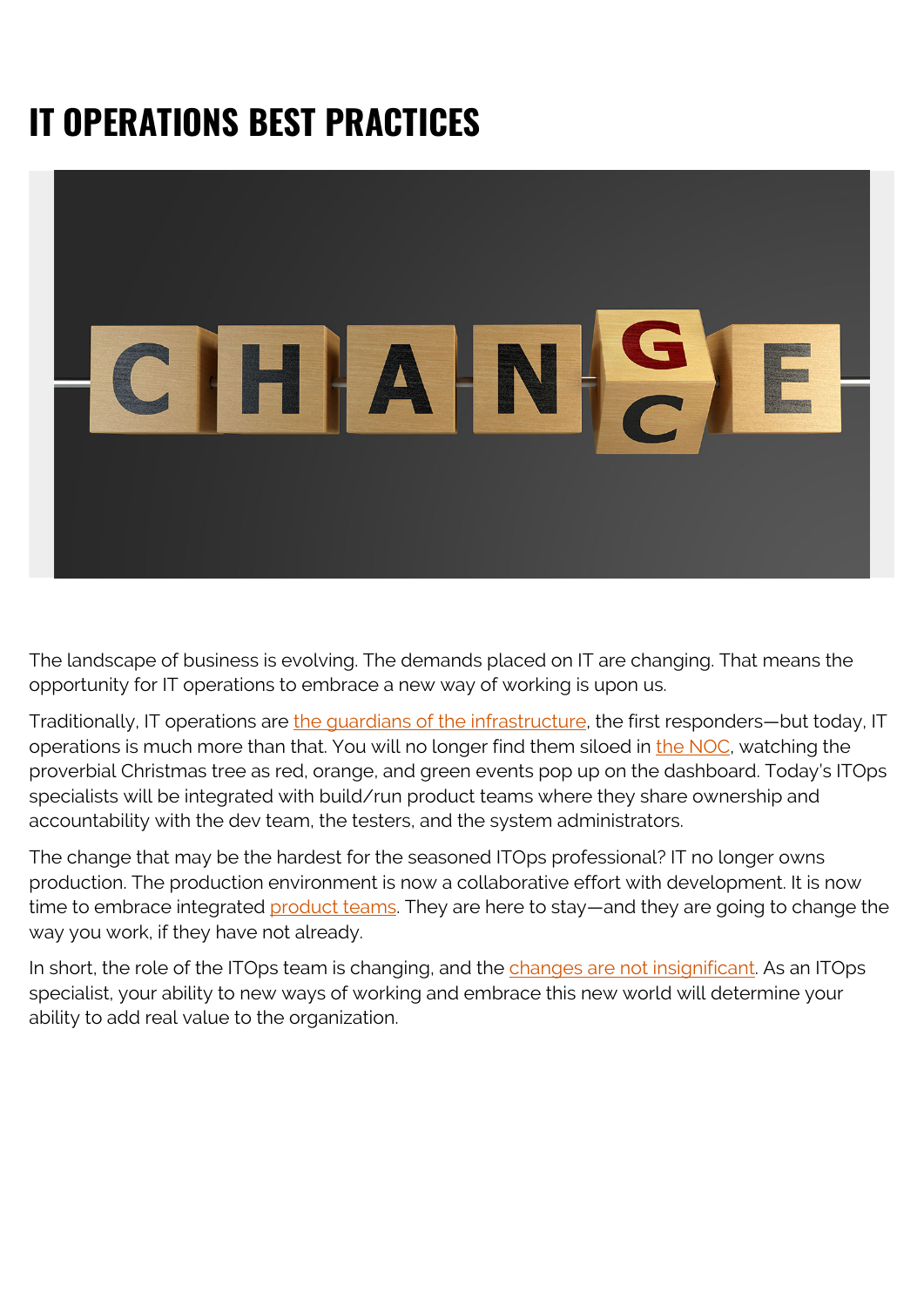# bmc

**IT Operations Best Practices** 



#### **Change your mindset to product teams**

One of the most important changes that we are seeing in the world of IT operations is the advent of cross-functional product teams in [modern digital organizations.](https://blogs.bmc.com/corporate/autonomous-digital-enterprise.html) Product teams are replacing project teams. Product teams build the products and then own them in the production environment.

In this model, product teams are comprised of a cross-functional team that contains all the roles that are needed to run the service. Rather than having separate siloed teams of developers, ops, testers, and administrators passing work from one to the other, these roles will work together throughout the life of the service, providing a superior product to business users. This build/run model is becoming the standard way of working in the enterprise.

To survive and prosper in this situation, the ITOps professional will need to change their way of thinking and working. Changing how you think is critical in the success of the product team construct. In a product team, you are no longer an Ops specialist—you are part of an integrated team bringing products to life [for the benefit of the business at large](https://blogs.bmc.com/blogs/it-business-alignment/).

## **Automate ticketing and queues**

[Traditional ticketing and queues](https://blogs.bmc.com/blogs/it-ticketing-systems/) are not conducive to success in the product centred world. If these systems aren't set up optimally, they can create unnecessary barriers to service provision.

Look to [automate incident handling](https://blogs.bmc.com/blogs/service-desk-automation/) and infrastructure provision. This automation will be important to successful rollouts in a product-based way of working.

## **Collaborate widely**

Collaboration is the only way forward in 2021. ITOps can no longer act as the gatekeepers to production systems. The days of forbidding developer access to production systems is gone. I